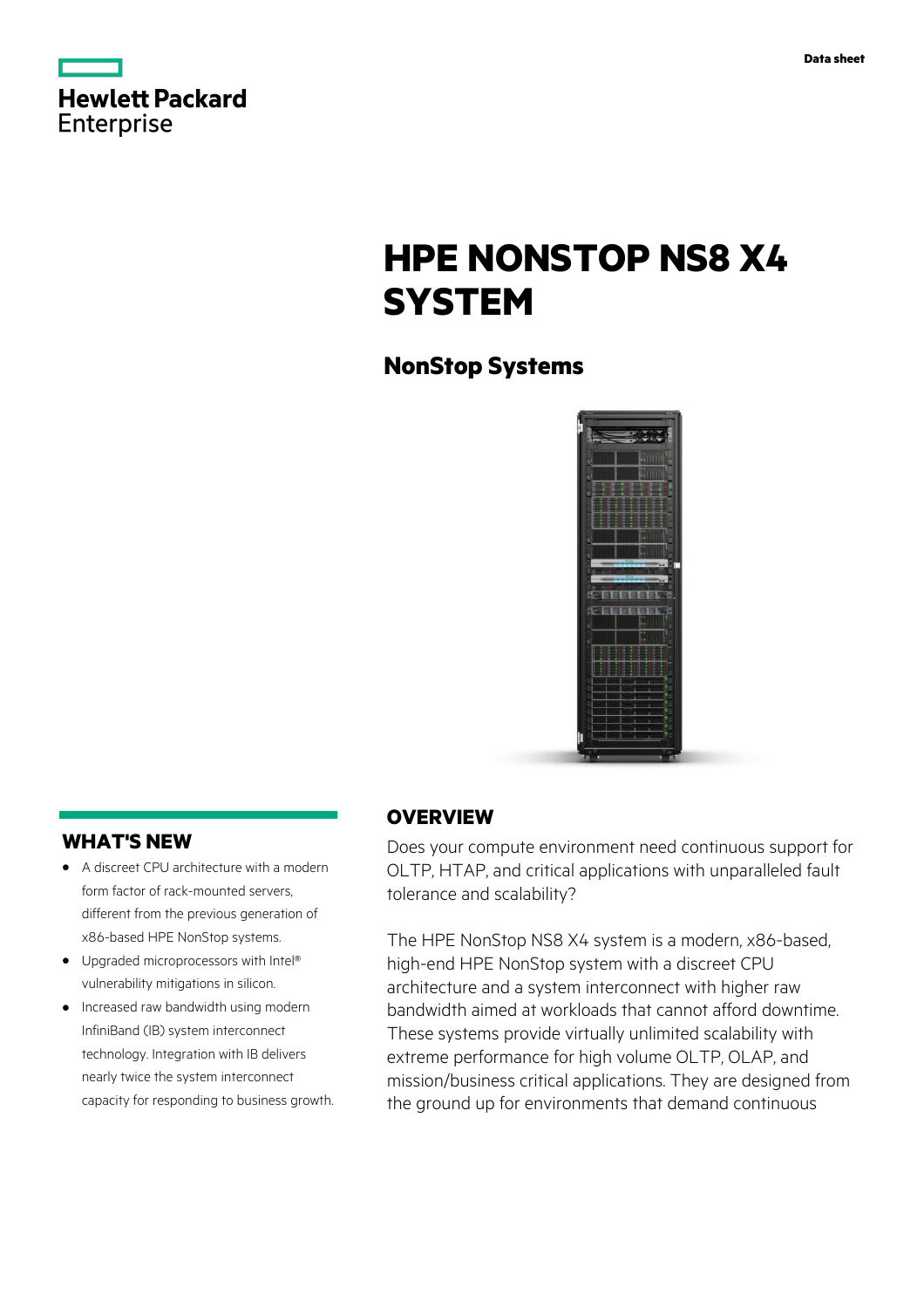[2]

application availability and 100% fault tolerance. HPE NonStop reduces the risk of downtime while meeting dynamic business needs and database requirements. The HPE NonStop OS has been protecting customer workloads for over 40 years. From banking to cell phone communications, payment processing, and many everyday consumer digital interactions rely on always-on, always adapting HPE NonStop solutions.

### **FEATURES**

#### **Engineered for the Highest Availability Levels for Business**

HPE NonStop NS8 systems are designed for high availability - Availability Level 4 (as defined by IDC), where business processes are not impacted by component failure, meaning no interruption of work and no degradation in performance. [1]

The HPE NonStop architecture remains the ideal choice for compute environments that has supported continuous business for more than four decades, providing extreme fault tolerance and reliability. [1]

The HPE NonStop NS8 x4 system features x86 architecture which divides workloads among independent processors, so you can leverage a proven solution for uninterrupted business that delivers timeless value, and is always-on and always-adapting.

#### **Massive Scale Out Capacity to Grow and Flex with your Business Needs**

The HPE NonStop NS8 X4 system can scale out to match growing business demands, with the capacity to handle processing-intensive workloads. Starting with as few as two NonStop CPUs, a single HPE NonStop NS8 node can grow up to sixteen (16) NonStop CPUs.

The HPE NonStop NS8 X4 system offers 2-, 4-, or 6-core software licensing options. When licensed at the 6-core option, the HPE NonStop NS8 X4 provides almost three times the performance capacity of the HPE Integrity NonStop BladeSystem NB56000c licensed at its maximum 4-core option. [3]

With HPE NonStop's Dynamic Capacity licensing, you can temporarily increase your compute capacity by an additional 2-cores per NonStop CPU. When you no longer need the additional capacity, you simply return the system licensing to its original state. These changes can be done completely online.

A single HPE NonStop NS8 X4 node can support up to 4 TB of main memory (RAM). With NonStop Expand-over-IP, the HPE NonStop NS8 can be networked with up to 255 nodes. This represents an impressive scale out factor up to 4080 CPUs and more than 24,000 cores - supported by up to ~1 PB of memory.

Multiple NonStop NS8 systems (nodes) can be clustered together in a tight interconnection using the HPE NonStop X Cluster Solution (NSXCS) with the InfiniBand technology. Supports mixed NSXCS environments with NS8 and NS7 systems.

#### **Customizable, Fully-integrated, Turnkey Solution**

In addition to the CPU configurations and core-licensing choices, customers can customize the I/O attached to the HPE NonStop NS8 X4 system. While supporting up to 56 I/O controllers, customers can choose between the IP, Telco, and Storage CLIMs, depending on their specific requirements.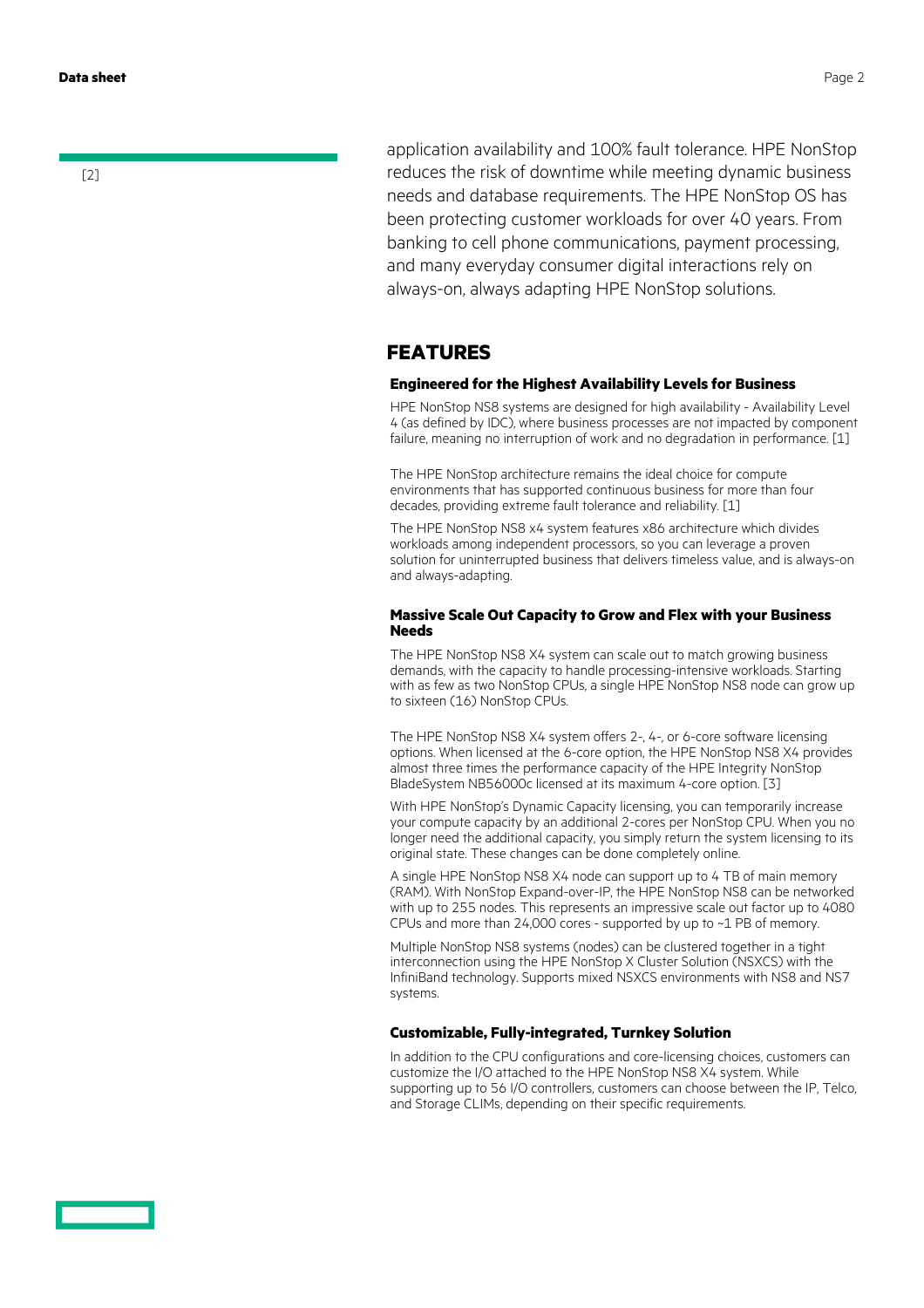After placing a customized order with the help of our HPE Solution Architects, your system is built and tested prior to leaving the manufacturing floor. The result is a fully fault tolerant, out-of-the-box platform ready for you on which to install your business and mission critical applications.

#### **The Advantages of the NonStop Software Stack**

The HPE NonStop NS8 X4 system features the NonStop software stack which includes the NonStop OS and the OSS file system, security, system management, middleware, Java and Java-frameworks, a modern development environment, and one of the most scalable fault-tolerant databases in the world.

The HPE NonStop NS8 X4 system is offered with the L-series version of the NonStop Operating System. This NonStop software stack has been enhanced to fully leverage the x86 architecture and it uses InfiniBand technology to improve software performance throughout the system.

Security and time synchronization software are included with the OS. HPE NonStop SQL/MX and other DB products are available on the HPE NonStop NS8 X4 system with all the features for massive scalability, ANSI/Oracle® compatibility, online DB administration, and end-to-end transactional integrity.

Middleware products and Java/Java-related frameworks are available. The NonStop Development Environment for Eclipse (NSDEE) and compilers are enhanced with x86 architecture in mind. New customers will find NSDEE friendly and familiar to their application developers.

HPE NonStop is also taking great strides in application modernization with DevOps. NonStop is now as flexible and easy as any modern IT platform in your data center since modern DevOps tools such as Git®, Ansible, and Jenkins can be used to develop applications on NonStop.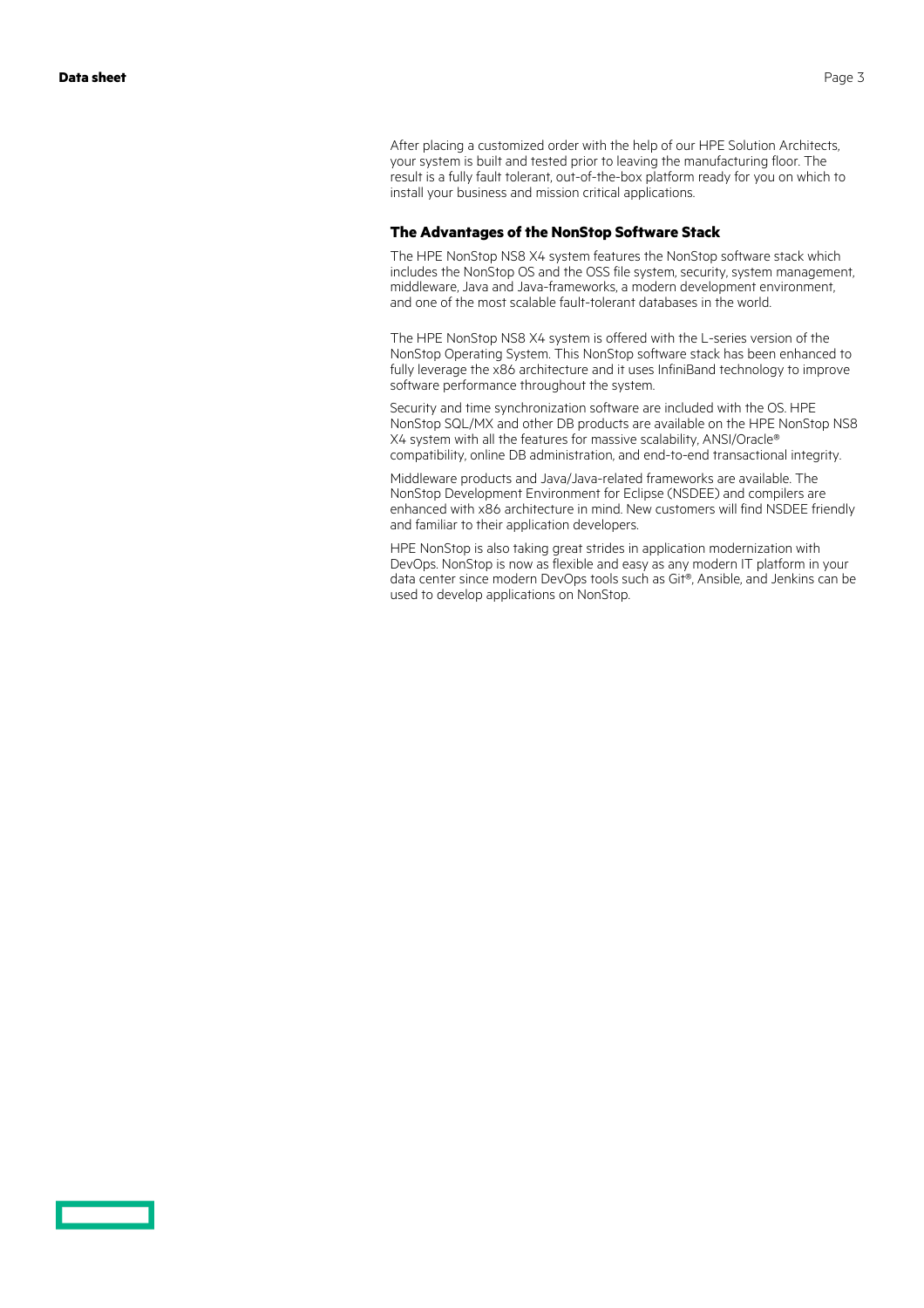<u>a sa saidh an san Saorann an S</u>

## **Technical specifications HPE NonStop NS8 X4 system**

| <b>Processor Type</b>              | $\text{Intel}^{\otimes}$                                                                                                                                                                                                                                                                                                                                                                                                                                            |  |
|------------------------------------|---------------------------------------------------------------------------------------------------------------------------------------------------------------------------------------------------------------------------------------------------------------------------------------------------------------------------------------------------------------------------------------------------------------------------------------------------------------------|--|
| <b>Processor Name</b>              | Intel® Xeon® Gold                                                                                                                                                                                                                                                                                                                                                                                                                                                   |  |
| <b>Processor family</b>            | Intel® Xeon® Gold 6200 series                                                                                                                                                                                                                                                                                                                                                                                                                                       |  |
| <b>Processor core available</b>    | 2, 4, or 6-core software licensing available                                                                                                                                                                                                                                                                                                                                                                                                                        |  |
| Drive type                         | SAS SFF (2.5 in) Solid State Drive (SSD), SAS SFF (2.5 in) Hard Disk Drive (HDD). Enterprise storage<br>system (ESS) with HPE XP8 storage array                                                                                                                                                                                                                                                                                                                     |  |
| <b>Drive description</b>           | Designed for up to 25 SAS SFF drives per enclosure and up to 2,700 drives per system. The drive<br>enclosures connect to storage controllers referred to as HPE NonStop Storage CLIMs. The HPE NonStop<br>NS8 X4 system is designed for up to 56 CLIMs (a combination of Storage, IP, and Telco CLIMs). A<br>minimum of two Storage CLIMs is required.                                                                                                              |  |
| <b>Network controller</b>          | Designed for $4 \times 10$ GbE and $1 \times 1$ GbE ports per network controller. A network controller can be an HPE<br>NonStop IP or Telco CLIM. The HPE NonStop NS8 X4 system is designed for up to 56 CLIMs (a<br>combination of Storage, IP, and Telco CLIMs). A minimum of two IP or Telco CLIMs are required.                                                                                                                                                 |  |
| <b>Maximum memory</b>              | Designed for up to 4 TB in a 16 NonStop CPU system, up to 256 GB per NonStop CPU                                                                                                                                                                                                                                                                                                                                                                                    |  |
| <b>Memory type</b>                 | HPE DDR4 memory                                                                                                                                                                                                                                                                                                                                                                                                                                                     |  |
| <b>Expansion slots</b>             | Compute and I/O expansion is possible by the addition of NonStop CPUs and CLIMs to the system<br>interconnect fabric. This fabric is based upon InfiniBand technology delivering with up to 100 Gbps bi-<br>directional bandwidth throughout the system.                                                                                                                                                                                                            |  |
| <b>Power supply type</b>           | Individual components with hot swappable power supplies. Input PDU power: North America/Japan single<br>phase or 3-phase, or international single phase or 3-phase.                                                                                                                                                                                                                                                                                                 |  |
| Infrastructure management          | HPE Open System Management (OSM)                                                                                                                                                                                                                                                                                                                                                                                                                                    |  |
| <b>System fan features</b>         | Redundant fans                                                                                                                                                                                                                                                                                                                                                                                                                                                      |  |
| <b>Form factor</b>                 | 36U or 42U rack(s)                                                                                                                                                                                                                                                                                                                                                                                                                                                  |  |
| <b>Product Dimensions (metric)</b> | 42U rack: 200.64 x 128.64 x 59.70 cm<br>36U rack: 174.84 x 111.14 x 59.70 cm                                                                                                                                                                                                                                                                                                                                                                                        |  |
| Weight                             | Varies, depending on component selections                                                                                                                                                                                                                                                                                                                                                                                                                           |  |
| Warranty                           | For HPE NonStop systems, 1 year hardware and 90 days software warranty period is applicable. For more<br>warranty information refer to https://www.hpe.com/support/nonstop/globalwarranty. Additional HPE<br>support and service coverage for your product can be purchased locally. For information on availability of<br>service upgrades and the cost for these service upgrades, refer to the Hewlett Packard Enterprise website<br>at https://hpe.com/support. |  |